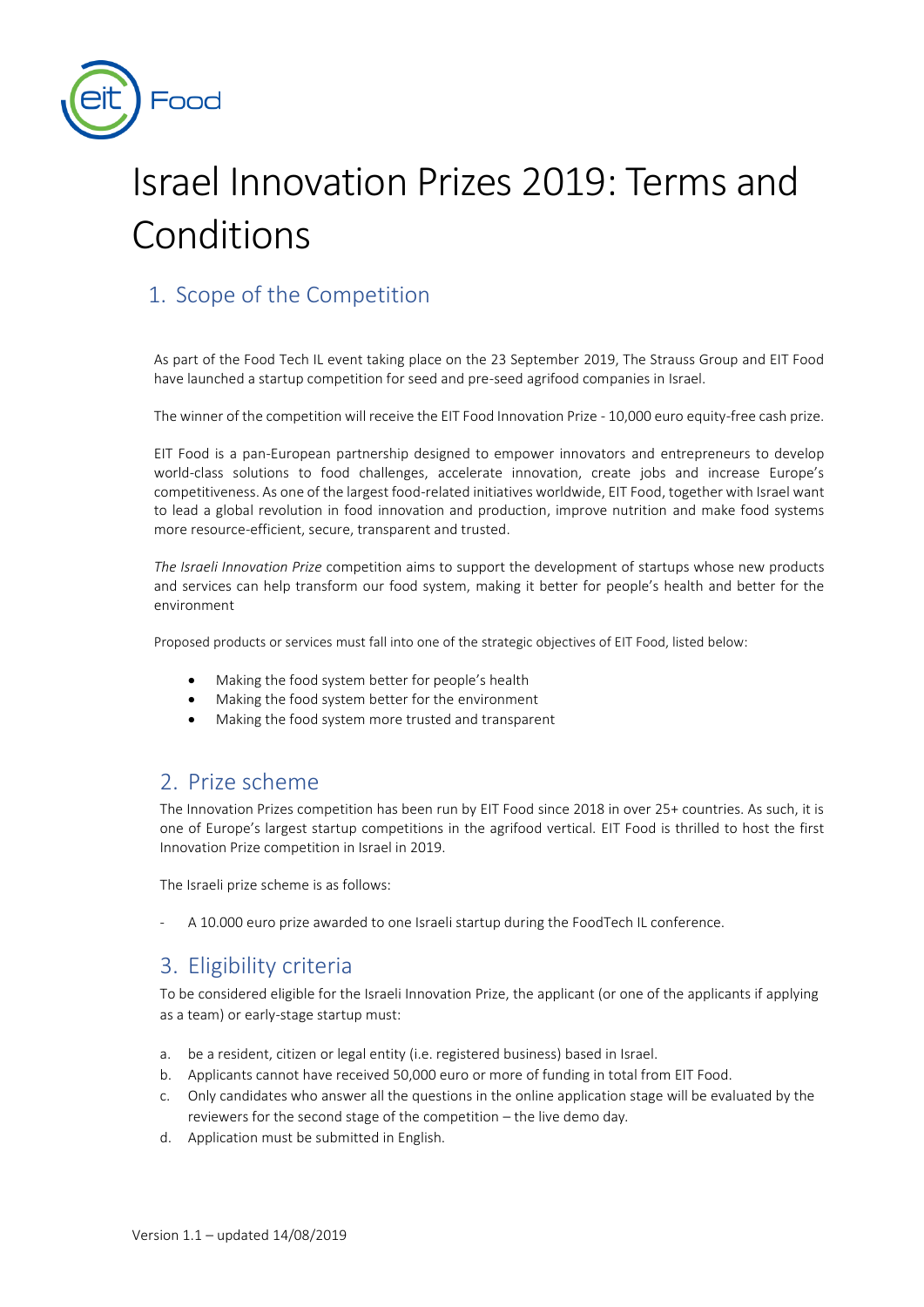

- e. At least one team member of the selected finalist team must take part and present their idea in the second part of the competition demo day. Teams who are not able to participate in the Israeli Innovation Prize demo day will be considered ineligible for the Innovation Prizes. The Israeli Innovation Prize Demo Day will be held on 23 September in Tel Aviv, Israel.
- a. The idea described in the proposal must be within the scope of the main challenges in EIT Food strategic business agenda:
	- $\triangleright$  Making the food system better for people's health
	- $\triangleright$  Making the food system better for the environment
	- ➢ Making the food system more trusted and transparent
- b. Applicants will be considered ineligible if they are an alumni or currently participating in:
	- ➢ Food Accelerator Network (alumni of 2018 or participant of 2019 edition)
		- $\triangleright$  The Rising Food Stars programme.
- c. Applicants will be considered ineligible if they have been awarded a cash prize/grant in one or more of the following EIT Food programmes:
	- ➢ RIS Innovation Grants (2018 and 2019 edition)
	- ➢ Innovation Prizes (2019 edition)
	- ➢ Entrepreneurship Prizes (2018 edition)
	- ➢ Food Solutions Innovation Prizes (2018 edition)
	- ➢ X-KIC Business Idea Competition (2018 edition)
	- ➢ Global Food Venture Programme (2018 edition)
	- ➢ Food Accelerator Network (2018 edition)

# 4. The Structure of the Competition

### Phase 1: Online application

Interested candidates must submit their application via online f6s.com platform available here: [https://www.f6s.com/innovationprizesil.](https://www.f6s.com/innovationprizesil) It is a completely open call. The online application will include questions designed to understand the agri-food challenge the applicant is addressing, verify the innovative nature of the idea, the business model credibility and the quality of the business solution. Equally, in the online application, candidates will be asked how they will spend the Innovation Prize and how the prize will help transform the agri-food sector with their business idea. Lastly, applicants must declare the presence of at least one team member on the respective demo day in their country.

## Dates: 15/08/2019 – 8/09/2019

## Phase 2: Application review and selection

The online applications will be scored by a panel of three judges according to the eligibility and selection criteria available in *Eligibility* and *Selection criteria.* Up to 6 eligible applicants with the highest scores will be informed via f6s.com platform, where they have submitted their application, about the result of the evaluation and invited to the pitch training and respective demo day.

Dates:

9-15 September 2019 – evaluation of the applications 16<sup>th</sup> September 2019 – results of the evaluation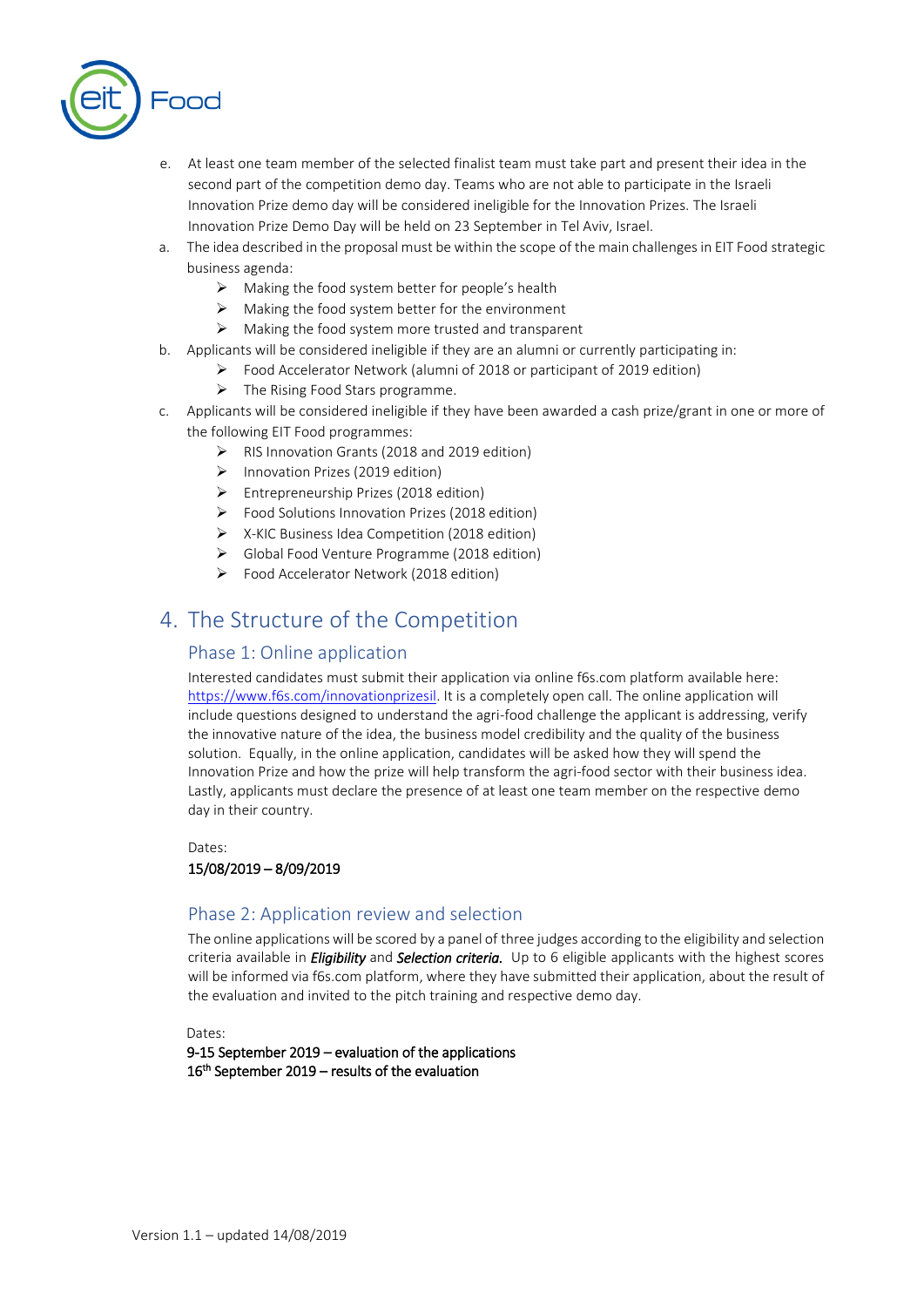

## Phase 3: Demo Day

Six finalists (with the best scores from the written applications) will be selected in Israel and they will be invited to participate in the demo day taking place in Tel Aviv on 23 September 2019.

The demo day will be an open networking event, where selected applicants will present their idea in front of a jury and invited guests such as EIT Food partners, investors, start-up support institutions, other entrepreneurs and agri-food industry representatives.

Overview and rules of the Demo Day:

- At least one member of your team must be present at the demo day competition. You will be asked to give a 5 min pitch presentation + 3 min Q&A part in front of a selected jury who will pose questions and will rate the performances based on the selection criteria (described below).
- **Presentation should be in English.**
- Following the presentation, the scores from the online application and demo day pitch performance will be combined with a given weight percentage for each of the selection process stages (60 % for the Online application, 40 % for the demo day pitch performance).
- The highest total scores from the combined scoring (online application and EIT Food demo day) will be awarded 10.000 euros or the local currency equivalent
	- The announcement of the winners will be done on the same day during the demo day event.
	- EIT Food will announce the Innovation Prize winners on the <https://www.f6s.com/innovationprizesil> and EIT Food official website.

# 5. Selection criteria

Only applicants who are positively scored on all the Eligibility criteria for their online application, will be evaluated based on the Selection criteria. Evaluation of the online application will be based on the answers given to the application questions which can be viewed below. Score from the online application will constitute 60% of the total score of the applicant. Six finalists with the best scores in each country/location will be then scored by the jury during the demo day, following the same selection criteria, which will constitute then of 40 % of total score.

| Selection criteria: |                                                                                                                                           | Questions      | Weight |
|---------------------|-------------------------------------------------------------------------------------------------------------------------------------------|----------------|--------|
| 1.                  | The applicant clearly understands and articulates the problem<br>they are trying to tackle.                                               |                | 10%    |
| 2.                  | The proposed solution is sufficiently distinctive, innovative and<br>suitable to tackle the problem it articulates                        | 10             | 10%    |
| 3.                  | The proposed solution clearly address the need of the identified<br>market and is well differentiated from competitive offerings.         | 12,13, 14      | 10%    |
| 4.                  | The business model articulates a clear route to market, is<br>scalable and realistic.                                                     | 15, 16, 17, 18 | 10%    |
| 5.                  | The team has the necessary skills, expertise and experiences<br>to exploit the identified market opportunity.                             | 19             | 10%    |
| 6.                  | The Innovation Prize will be catalytic for<br>the successful exploitation of the market opportunity. **                                   | 4,20           | 25%    |
| 7.                  | The innovation has the potential to transform Europe's food<br>system and deliver social, environmental and economic impact. <sup>#</sup> | 11             | 25%    |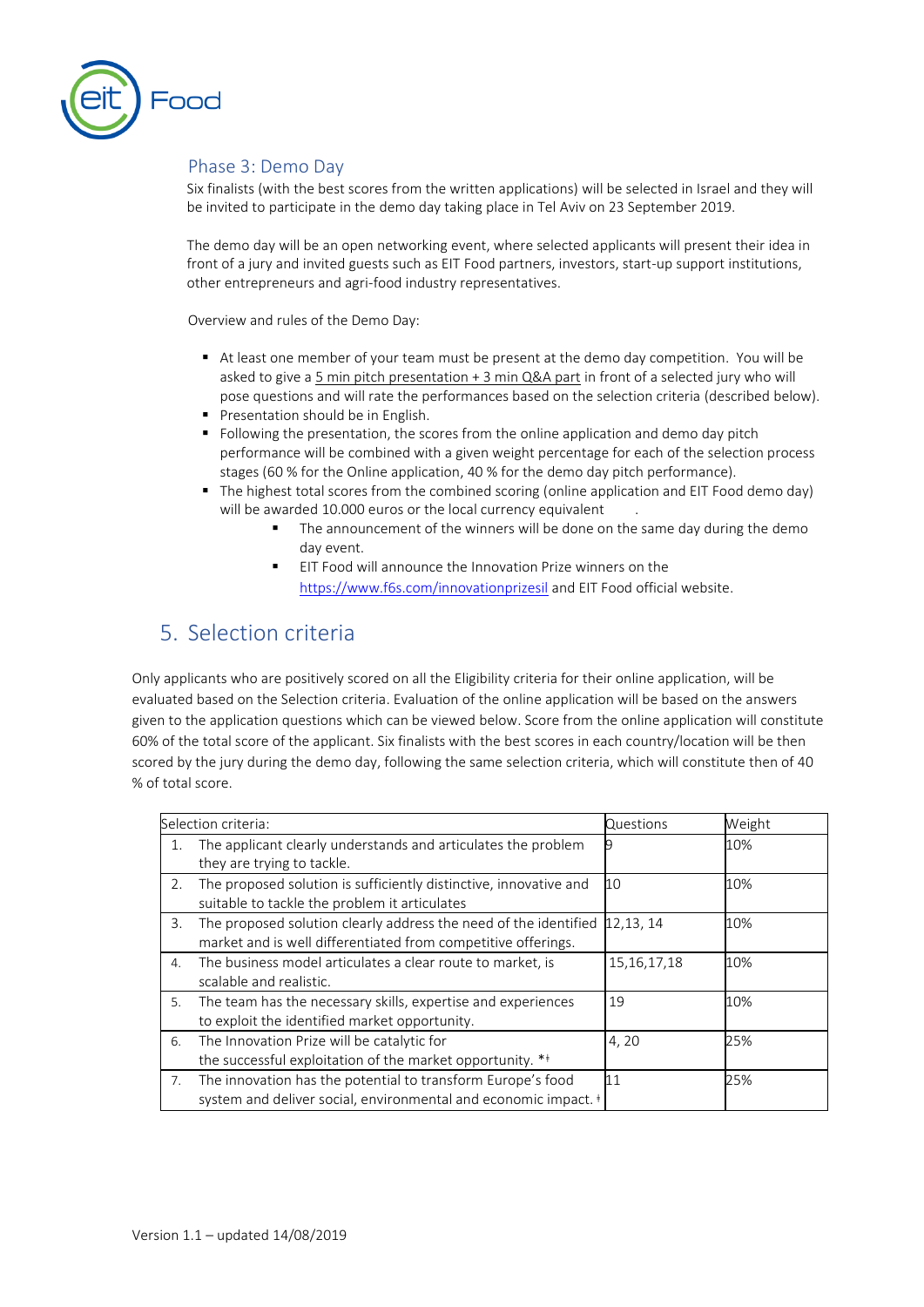

\* Please remember that the Innovation Prizes are for entrepreneurs or 'early-stage' startups who are at the beginning of their entrepreneurial journey, have developed a MVP and are looking to bring it to market. If the startup has revenues of more 50.000 euro per year or have received more than 100.000 euro in funding, this programme is probably not for them as the Innovation Prize will be not considered as catalytic.

<sup>ǂ</sup>Please note that if there is a tie, finalists will be selected based on the combined score received for selection criteria number 5 and 6.

The above-mentioned criteria will be evaluated according the scale 1-7, (1 being not meeting the criteria, 7 being excellent and addresses all the relevant aspects of the criteria.)

# 6. Online Application Questions

## Eligibility Questions

- 1. Which country are you applying from?
	- ➢ Please select the country of your residency/
- 2. If selected, can at least one member of your team attend the relevant Demo Day live final? Please indicate in which country you will attend the Demo Day Live Final.
- 3. Have you received more than 50,000 euro of funding in total from EIT Food?
- 4. How much funding have you received to date?
	- $\triangleright$  Please total all of the funding you have received to date. By funding, we refer to investment, grant funding, public money, private money, crowdfunding etc. Please also indicate the type and source of funding.
- 5. In 2018, did you participate in any EIT Food programmes?? You can choose more than one:
	- ➢ RIS Innovation Grants
	- ➢ Entrepreneurship Prizes
	- ➢ Food Solutions
	- ➢ Summer School
	- ➢ X-KIC Bootcamp
	- ➢ EIT FAN
	- ➢ Global Food Venture Programme
	- $\triangleright$  Other...(Please specify)
- 6. In 2018, did you receive any funding from EIT Food? You can choose more than one:
	- ➢ RIS Innovation Grants
	- ➢ Entrepreneurship Prizes
	- ➢ Food Solutions
	- ➢ Summer School
	- ➢ X-KIC Bootcamp
	- ➢ EIT FAN
	- ➢ Global Food Venture Programme
	- ➢ Other...(Please specify)

#### 7. Are you participating in any of the 2019 EIT Food programs? You can choose more than one:

- ➢ X-KIC Jumpstarter
- ➢ EIT FAN
- ➢ Innovation Prizes
- ➢ Seedbed
- ➢ Other...(Please specify)
- 8. Which of the three strategic objectives of EIT Food does your business address?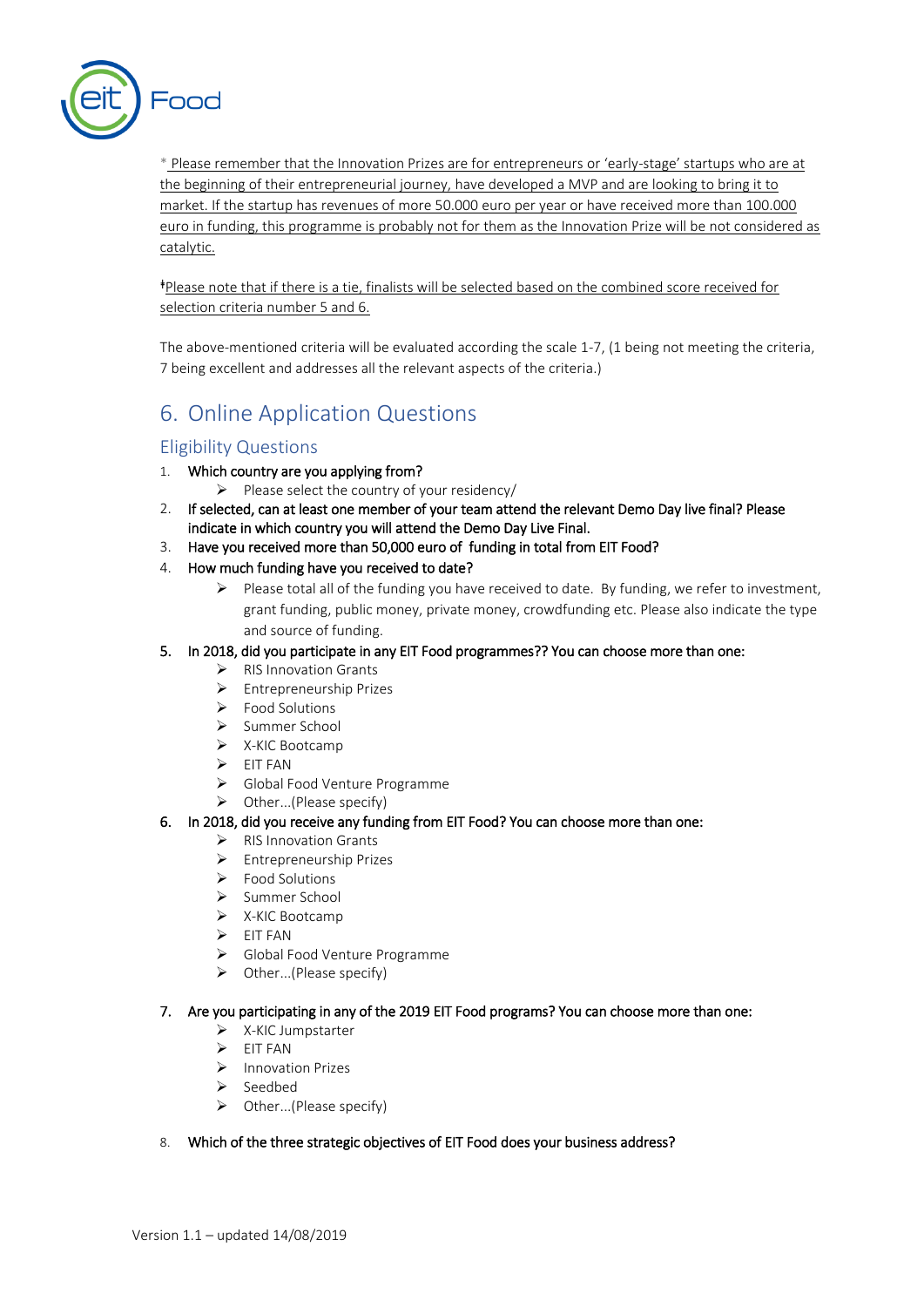

- ➢ Making the food system better for people's health
- ➢ Making the food system better for the environment
- ➢ Making the food system more trusted and transparent

## Application Questions:

- 9. What is the specific agrifood challenge that you are addressing? How does your challenge relate to the EIT Food Strategic Objectives?
	- $\triangleright$  In answering this question, we want to see how well you understand the challenge in the agri-food system you are setting out to face and why it is relevant if EIT Food wants to build a better food system.
- 10. Concisely describe your solution to the afore-mentioned challenge? What is innovative about your solution?
	- $\triangleright$  In answering this question, we really want to understand exactly what it is that your business does and why you do it that way. Explain key technologies or innovations and demonstrate how your business tackles the problem you describe in Question 8.
- 11. Please tell us how your idea will transform the agri-food system and articulate the expected economic, social and/or environmental impacts from bringing your innovation to market.
	- ➢ The Innovation Prizes are for entrepreneurs that have the potential to transform the food system. We are looking for bold ideas that don't maintain the status quo but instead offer something genuinely innovative which can improve the lives of millions of people and safeguard our planet's limited resources.
- 12. Please describe the market you are addressing with your solution and your current position within the market
	- $\triangleright$  In answering this question, we really want to understand the viability of your business and its opportunities for growth. Tell us about the total size of the market, how much market share you think is possible, barriers to entry etc.
- 13. Tell us about your customers. What are your customer segments? Why do customers buy your product/service?
	- $\triangleright$  In answering this question, we really want to understand who pays or is going to pay for your product or service. Tell us about the different types of people/organisations that will be your customers and explain to us why.
- 14. Name your three biggest competitors and describe how you differ from them. What's your competitive advantage?
	- ➢ And remember, everyone has competition.

#### 15. Please explain how your business model works.

- $\triangleright$  In answering this question, we want to understand how your company makes or plans to make money. Please describe your current position in the market and your plans to capture a significant share of the market and grow your business. Please provide an overview of your sales/service model – including a breakdown of your fixed and variable costs, profit margins, breakeven point.
- 16. What is your current sales data? If you have not made any sales yet, what is your sales forecast for the next 3 years?
	- $\triangleright$  Sales are the lifeblood of any business. As such, we want to understand how many sales you have made and aim to make over the coming three years. Also, tell us why you predict these figures. Be realistic.
- 17. Is there any way your innovation protected? If not, please describe your plan to protect your innovation and brand.
- 18. What are the main milestones you would like to achieve in the next three years? What are the main challenges and risks implementing your plan?
	- $\triangleright$  In answering this question, we really want to understand the direction you wish to take your business and how you will get there. Please be precise and realistic in your descriptions.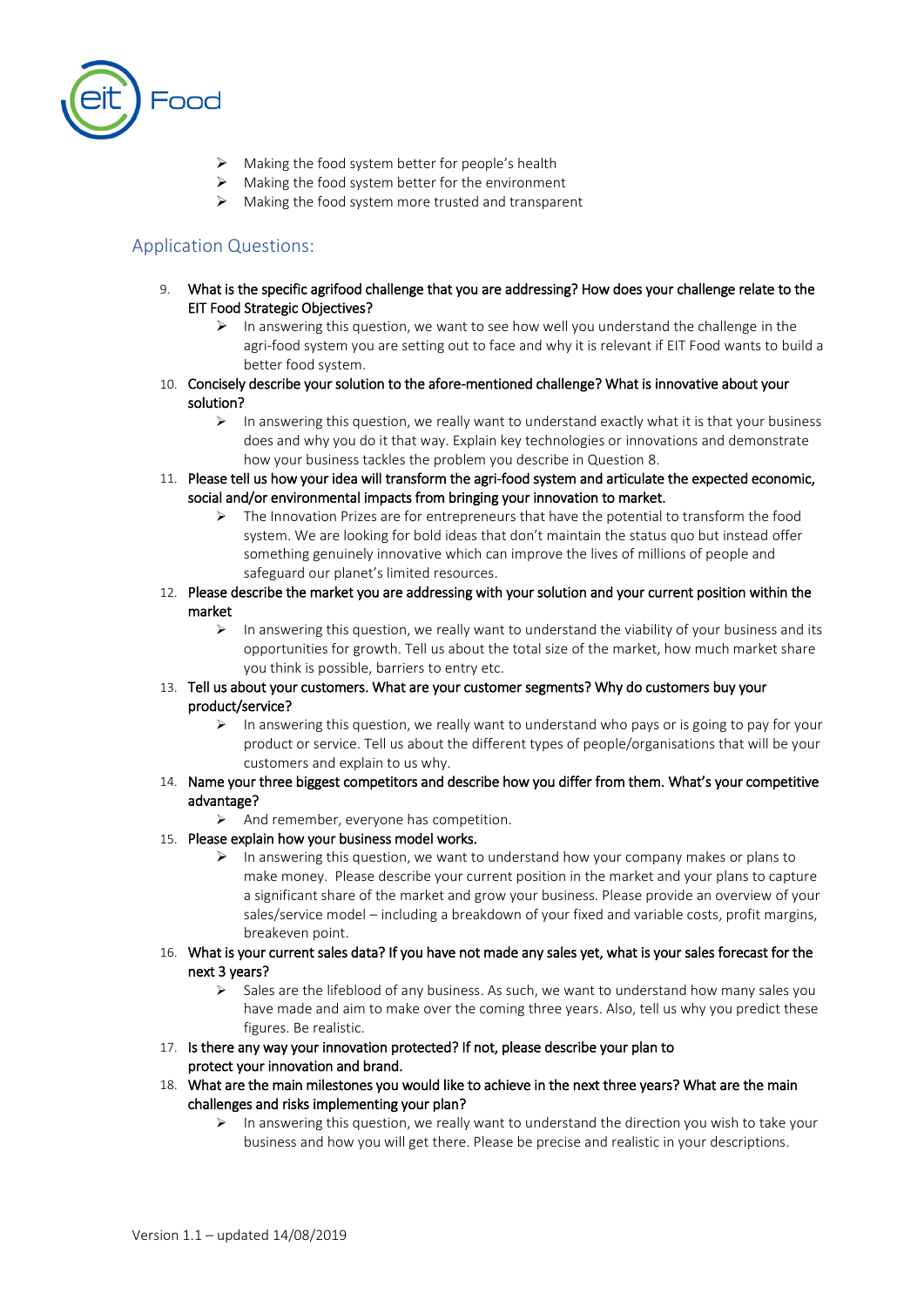

- 19. Describe the size of your team, and the background and competencies of the founders. What skills are you missing in your team?
	- $\triangleright$  In answering this question, we really want to understand why your team is the best group possible to deliver your business. Tell us about relevant experiences, qualifications and how they relate to your business idea's development.
- 20. Describe the impact the Innovation Prize would have on your business idea? Considering the other funding you have raised to date, what difference would the Innovation Prize make to reach your next milestones?
	- $\triangleright$  In answering this question, please be precise and indicate how much and what exactly you want to spend it for. We are looking for innovators who have thought clearly and carefully about how they will spend the prize money.

#### 21. Public summary

- ➢ Please provide a short summary of your idea/innovation including what is the current need or challenge, your approach to solving this challenge and what is innovative about your approach. If your application is successful, EIT Food will publish this brief description of your idea/innovation. Provision of this description is mandatory but will not be assessed. Funding will not be provided to successful projects without this. This question is not scored.
- 22. Your application is ready, now we need you to read and accept our Terms and Conditions and Data Protection Information Clause\*
	- ➢ Yes I accept your Terms and Conditions and Data Protection Information Clause
	- ➢ No I don't accept your Terms and Conditions and Data Protection Information Clause

# 7. Funding terms

All specific conditions of funding will be described in an agreement signed between prize winners and EIT Food. Funds can be only transferred to the accounts of individuals or legal entities representing the selected winner of the Innovation Prize competition.

The awards will be subject to taxation according to the local legal requirements of the parties signing the funding agreement.

# 8. IP rights and confidentiality

The applications submitted to EIT Food for the Innovation Prizes competition are handled confidentially. Everybody that reads the applications during the review process is bound by confidentiality agreements.

Applicants retain full and exclusive ownership of their intellectual property rights. The organizers and their authorized representatives in the program undertake to ensure the confidentiality of the ideas and projects presented and developed throughout the Competition.

## 9. Key dates

| 15.08.2019            | Written application opens on FS6 web platform     |
|-----------------------|---------------------------------------------------|
| 08.09.2019            | Applications close on FS6 web platform            |
| 09.09.2019-15.09.2019 | EIT Food and partners review written applications |
| 16.09.2019            | Six finalists announced                           |
| 23.09.2019            | Demo Day Israel. Winner announced.                |

Dates may change, but EIT Food will report them appropriately.